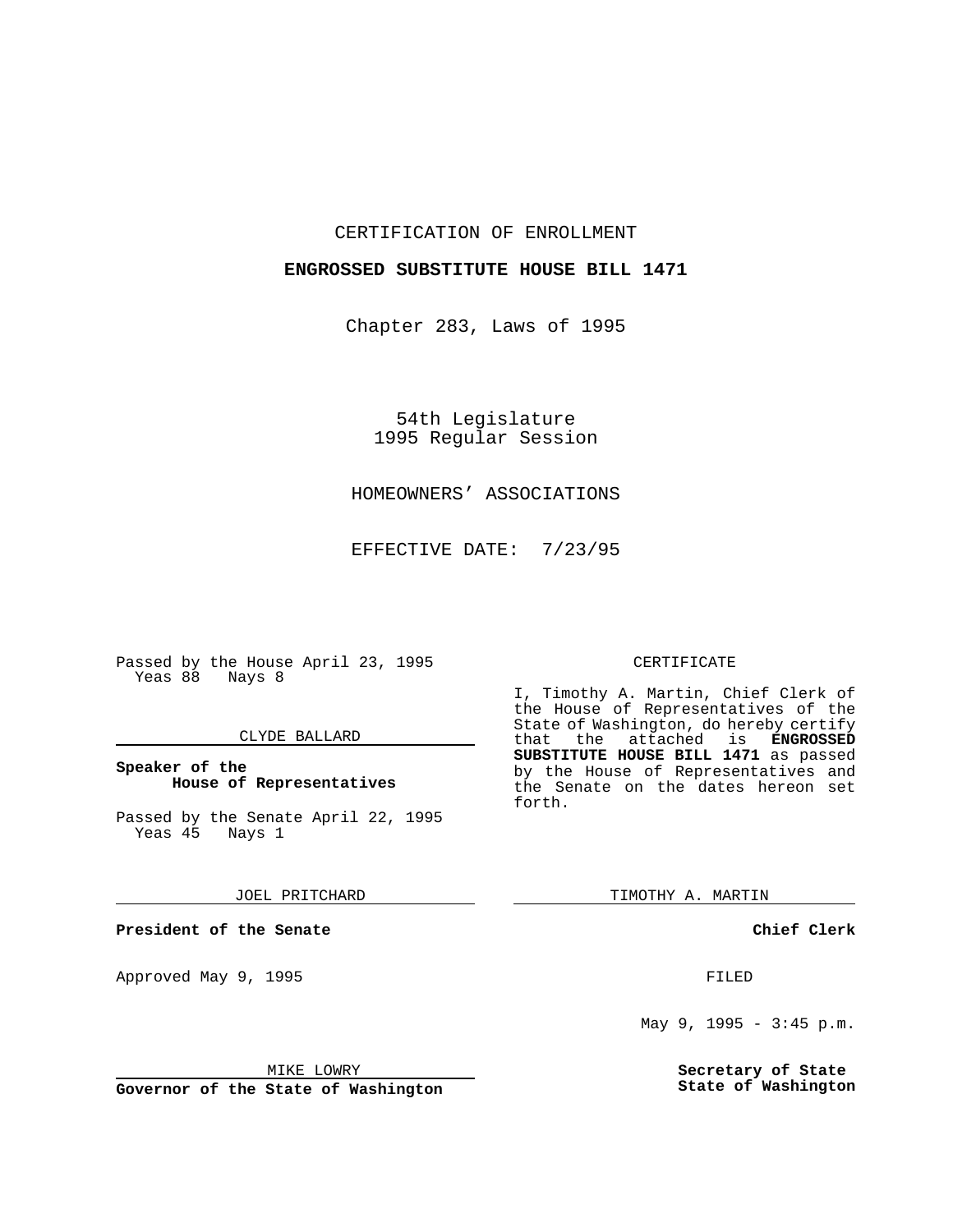# **ENGROSSED SUBSTITUTE HOUSE BILL 1471** \_\_\_\_\_\_\_\_\_\_\_\_\_\_\_\_\_\_\_\_\_\_\_\_\_\_\_\_\_\_\_\_\_\_\_\_\_\_\_\_\_\_\_\_\_\_\_

\_\_\_\_\_\_\_\_\_\_\_\_\_\_\_\_\_\_\_\_\_\_\_\_\_\_\_\_\_\_\_\_\_\_\_\_\_\_\_\_\_\_\_\_\_\_\_

AS AMENDED BY THE SENATE

Passed Legislature - 1995 Regular Session

#### **State of Washington 54th Legislature 1995 Regular Session**

**By** House Committee on Law & Justice (originally sponsored by Representatives Padden and Appelwick)

Read first time 02/17/95.

 AN ACT Relating to homeowners' associations; and adding a new chapter to Title 64 RCW.

BE IT ENACTED BY THE LEGISLATURE OF THE STATE OF WASHINGTON:

 NEW SECTION. **Sec. 1.** The intent of this chapter is to provide consistent laws regarding the formation and legal administration of homeowners' associations.

NEW SECTION. **Sec. 2.** For purposes of this chapter:

 (1) "Homeowners' association" or "association" means a corporation, unincorporated association, or other legal entity, each member of which is an owner of residential real property located within the association's jurisdiction, as described in the governing documents, and by virtue of membership or ownership of property is obligated to pay real property taxes, insurance premiums, maintenance costs, or for improvement of real property other than that which is owned by the member. "Homeowners' association" does not mean an association created under chapter 64.32 or 64.34 RCW.

 (2) "Governing documents" means the articles of incorporation, bylaws, plat, declaration of covenants, conditions, and restrictions,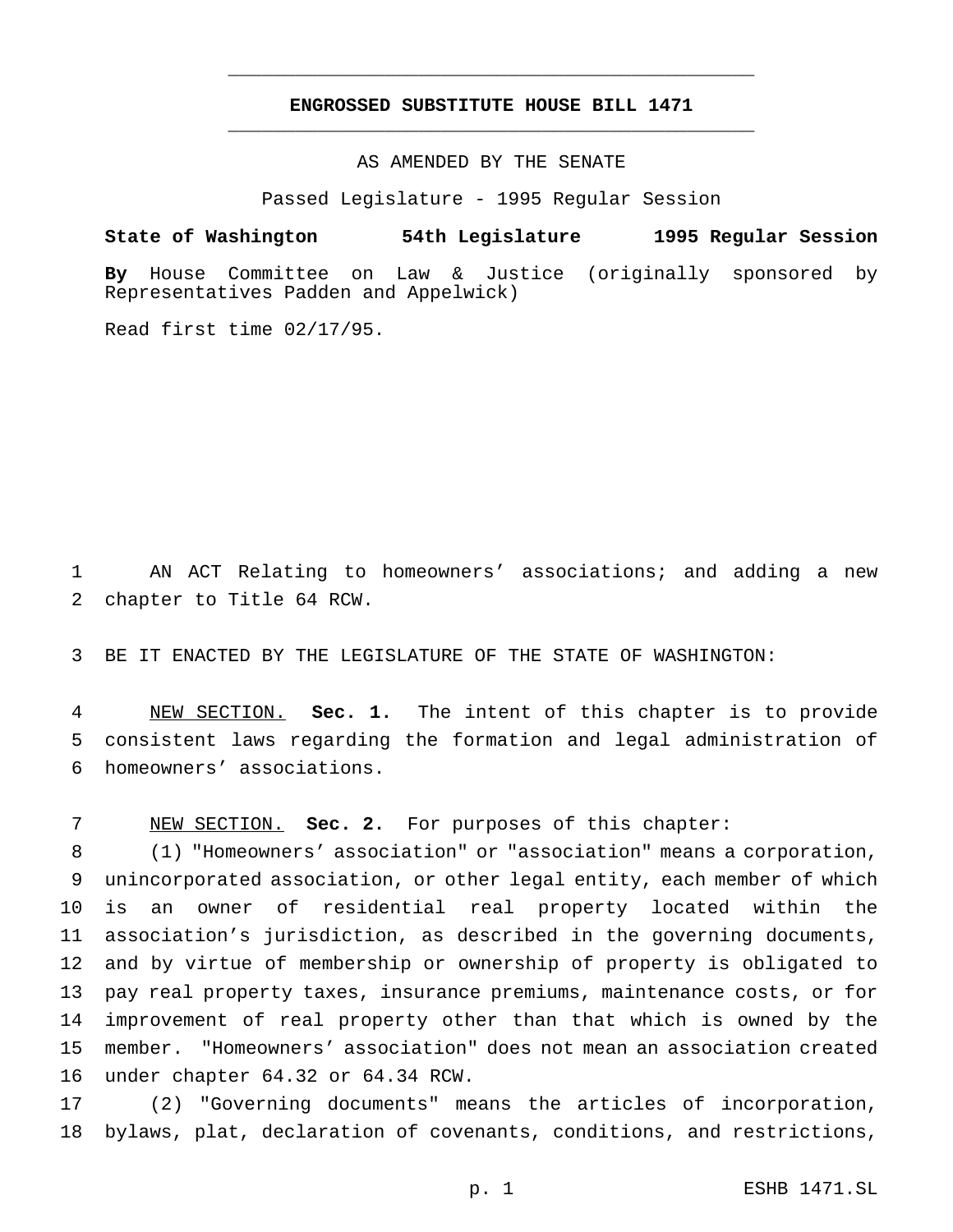rules and regulations of the association, or other written instrument by which the association has the authority to exercise any of the powers provided for in this chapter or to manage, maintain, or otherwise affect the property under its jurisdiction.

 (3) "Board of directors" or "board" means the body, regardless of name, with primary authority to manage the affairs of the association.

 (4) "Common areas" means property owned, or otherwise maintained, repaired or administered by the association.

 (5) "Common expense" means the costs incurred by the association to exercise any of the powers provided for in this chapter.

 (6) "Residential real property" means any real property, the use of which is limited by law, covenant or otherwise to primarily residential or recreational purposes.

 NEW SECTION. **Sec. 3.** The membership of an association at all times shall consist exclusively of the owners of all real property over which the association has jurisdiction, both developed and undeveloped.

 NEW SECTION. **Sec. 4.** Unless otherwise provided in the governing documents, an association may:

(1) Adopt and amend bylaws, rules, and regulations;

 (2) Adopt and amend budgets for revenues, expenditures, and reserves, and impose and collect assessments for common expenses from owners;

 (3) Hire and discharge or contract with managing agents and other 24 employees, agents, and independent contractors;

 (4) Institute, defend, or intervene in litigation or administrative proceedings in its own name on behalf of itself or two or more owners on matters affecting the homeowners' association, but not on behalf of owners involved in disputes that are not the responsibility of the association;

(5) Make contracts and incur liabilities;

 (6) Regulate the use, maintenance, repair, replacement, and modification of common areas;

 (7) Cause additional improvements to be made as a part of the common areas;

 (8) Acquire, hold, encumber, and convey in its own name any right, title, or interest to real or personal property;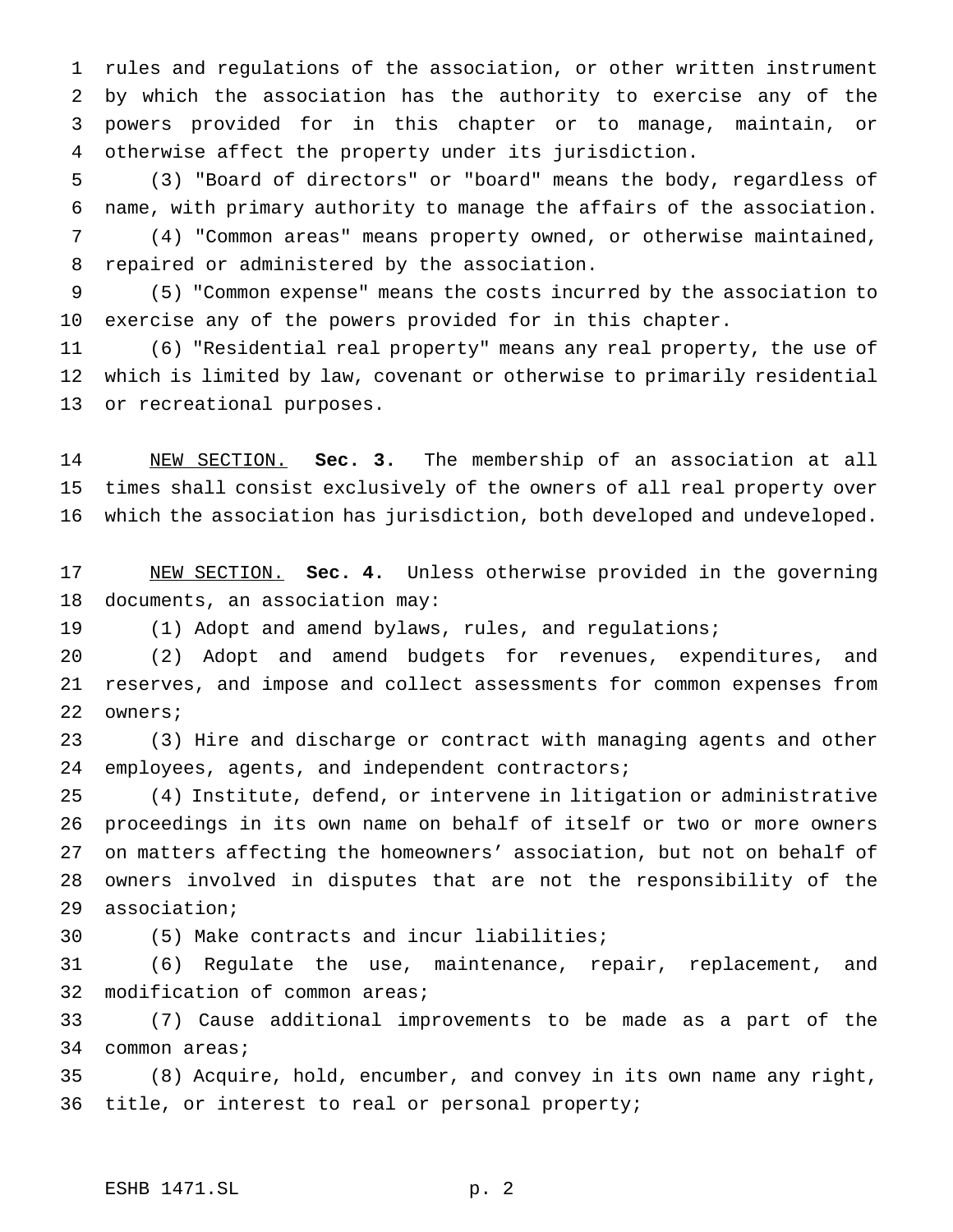(9) Grant easements, leases, licenses, and concessions through or over the common areas and petition for or consent to the vacation of streets and alleys;

 (10) Impose and collect any payments, fees, or charges for the use, 5 rental, or operation of the common areas;

 (11) Impose and collect charges for late payments of assessments and, after notice and an opportunity to be heard by the board of directors or by the representative designated by the board of directors and in accordance with the procedures as provided in the bylaws or rules and regulations adopted by the board of directors, levy reasonable fines in accordance with a previously established schedule adopted by the board of directors and furnished to the owners for violation of the bylaws, rules, and regulations of the association;

(12) Exercise any other powers conferred by the bylaws;

 (13) Exercise all other powers that may be exercised in this state by the same type of corporation as the association; and

 (14) Exercise any other powers necessary and proper for the governance and operation of the association.

 NEW SECTION. **Sec. 5.** (1) Except as provided in the association's governing documents or this chapter, the board of directors shall act in all instances on behalf of the association. In the performance of their duties, the officers and members of the board of directors shall exercise the degree of care and loyalty required of an officer or director of a corporation organized under chapter 24.03 RCW.

 (2) The board of directors shall not act on behalf of the association to amend the articles of incorporation, to take any action that requires the vote or approval of the owners, to terminate the association, to elect members of the board of directors, or to determine the qualifications, powers, and duties, or terms of office of members of the board of directors; but the board of directors may fill vacancies in its membership of the unexpired portion of any term.

 (3) Within thirty days after adoption by the board of directors of any proposed regular or special budget of the association, the board shall set a date for a meeting of the owners to consider ratification of the budget not less than fourteen nor more than sixty days after mailing of the summary. Unless at that meeting the owners of a majority of the votes in the association are allocated or any larger percentage specified in the governing documents reject the budget, in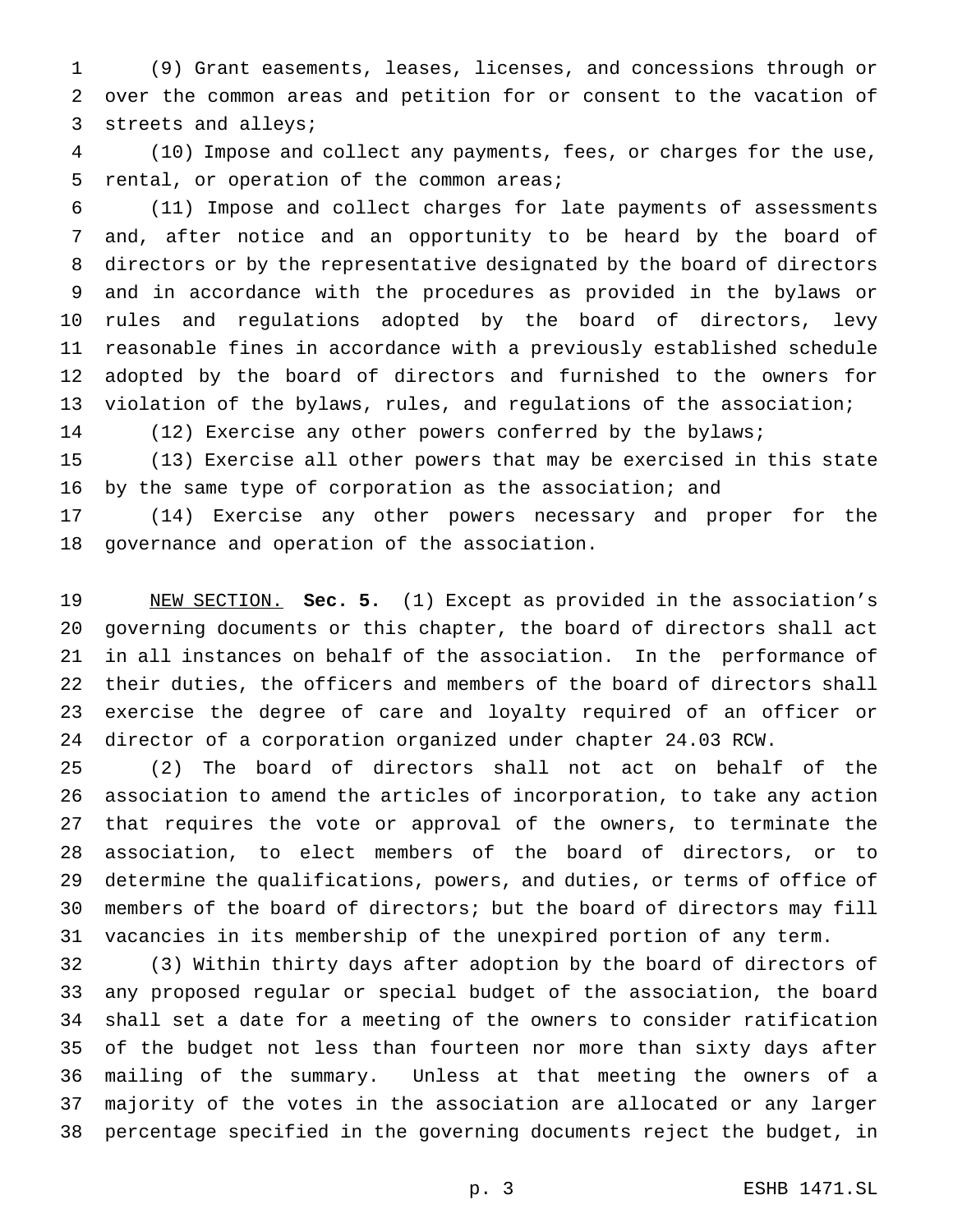person or by proxy, the budget is ratified, whether or not a quorum is present. In the event the proposed budget is rejected or the required notice is not given, the periodic budget last ratified by the owners shall be continued until such time as the owners ratify a subsequent budget proposed by the board of directors.

 (4) The owners by a majority vote of the voting power in the association present, in person or by proxy, and entitled to vote at any meeting of the owners at which a quorum is present, may remove any member of the board of directors with or without cause.

 NEW SECTION. **Sec. 6.** Unless provided for in the governing documents, the bylaws of the association shall provide for:

 (1) The number, qualifications, powers and duties, terms of office, and manner of electing and removing the board of directors and officers and filling vacancies;

 (2) Election by the board of directors of the officers of the association as the bylaws specify;

 (3) Which, if any, of its powers the board of directors or officers 18 may delegate to other persons or to a managing agent;

 (4) Which of its officers may prepare, execute, certify, and record amendments to the governing documents on behalf of the association;

(5) The method of amending the bylaws; and

 (6) Subject to the provisions of the governing documents, any other matters the association deems necessary and appropriate.

 NEW SECTION. **Sec. 7.** (1) A meeting of the association must be held at least once each year. Special meetings of the association may be called by the president, a majority of the board of directors, or by owners having ten percent of the votes in the association. Not less than fourteen nor more than sixty days in advance of any meeting, the secretary or other officers specified in the bylaws shall cause notice to be hand-delivered or sent prepaid by first class United States mail to the mailing address of each owner or to any other mailing address designated in writing by the owner. The notice of any meeting shall state the time and place of the meeting and the business to be placed on the agenda by the board of directors for a vote by the owners, including the general nature of any proposed amendment to the articles of incorporation, bylaws, any budget or changes in the previously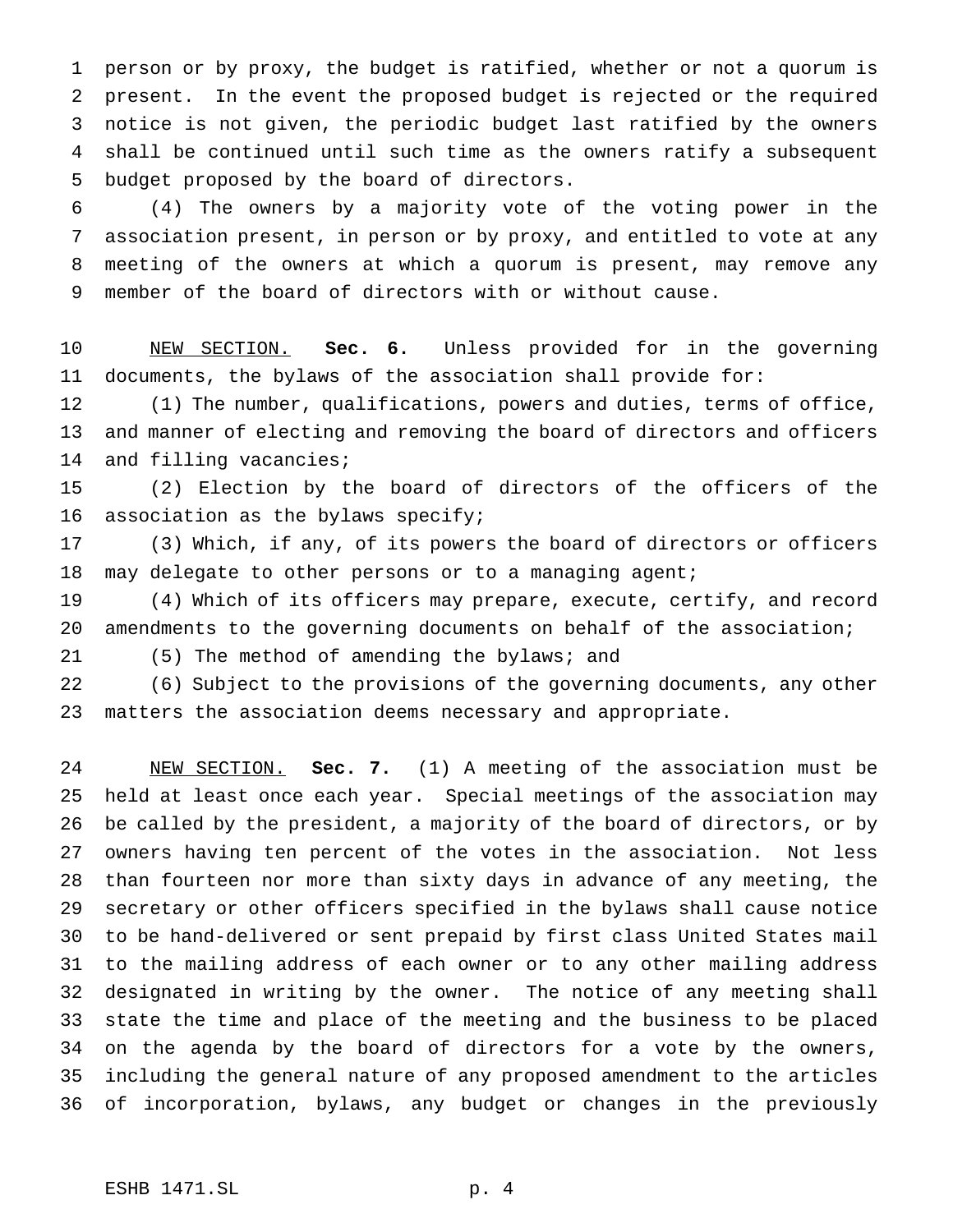approved budget that result in a change in assessment obligation, and any proposal to remove a director.

 (2) Except as provided in this subsection, all meetings of the board of directors shall be open for observation by all owners of record and their authorized agents. The board of directors shall keep minutes of all actions taken by the board, which shall be available to all owners. Upon the affirmative vote in open meeting to assemble in closed session, the board of directors may convene in closed executive session to consider personnel matters; consult with legal counsel or consider communications with legal counsel; and discuss likely or pending litigation, matters involving possible violations of the governing documents of the association, and matters involving the possible liability of an owner to the association. The motion shall state specifically the purpose for the closed session. Reference to the motion and the stated purpose for the closed session shall be included in the minutes. The board of directors shall restrict the consideration of matters during the closed portions of meetings only to those purposes specifically exempted and stated in the motion. No motion, or other action adopted, passed, or agreed to in closed session may become effective unless the board of directors, following the closed session, reconvenes in open meeting and votes in the open meeting on such motion, or other action which is reasonably identified. The requirements of this subsection shall not require the disclosure of information in violation of law or which is otherwise exempt from disclosure.

 NEW SECTION. **Sec. 8.** Unless the governing documents specify a different percentage, a quorum is present throughout any meeting of the association if the owners to which thirty-four percent of the votes of the association are allocated are present in person or by proxy at the beginning of the meeting.

 NEW SECTION. **Sec. 9.** (1) The association or its managing agent shall keep financial and other records sufficiently detailed to enable the association to fully declare to each owner the true statement of its financial status. All financial and other records of the association, including but not limited to checks, bank records, and invoices, in whatever form they are kept, are the property of the association. Each association managing agent shall turn over all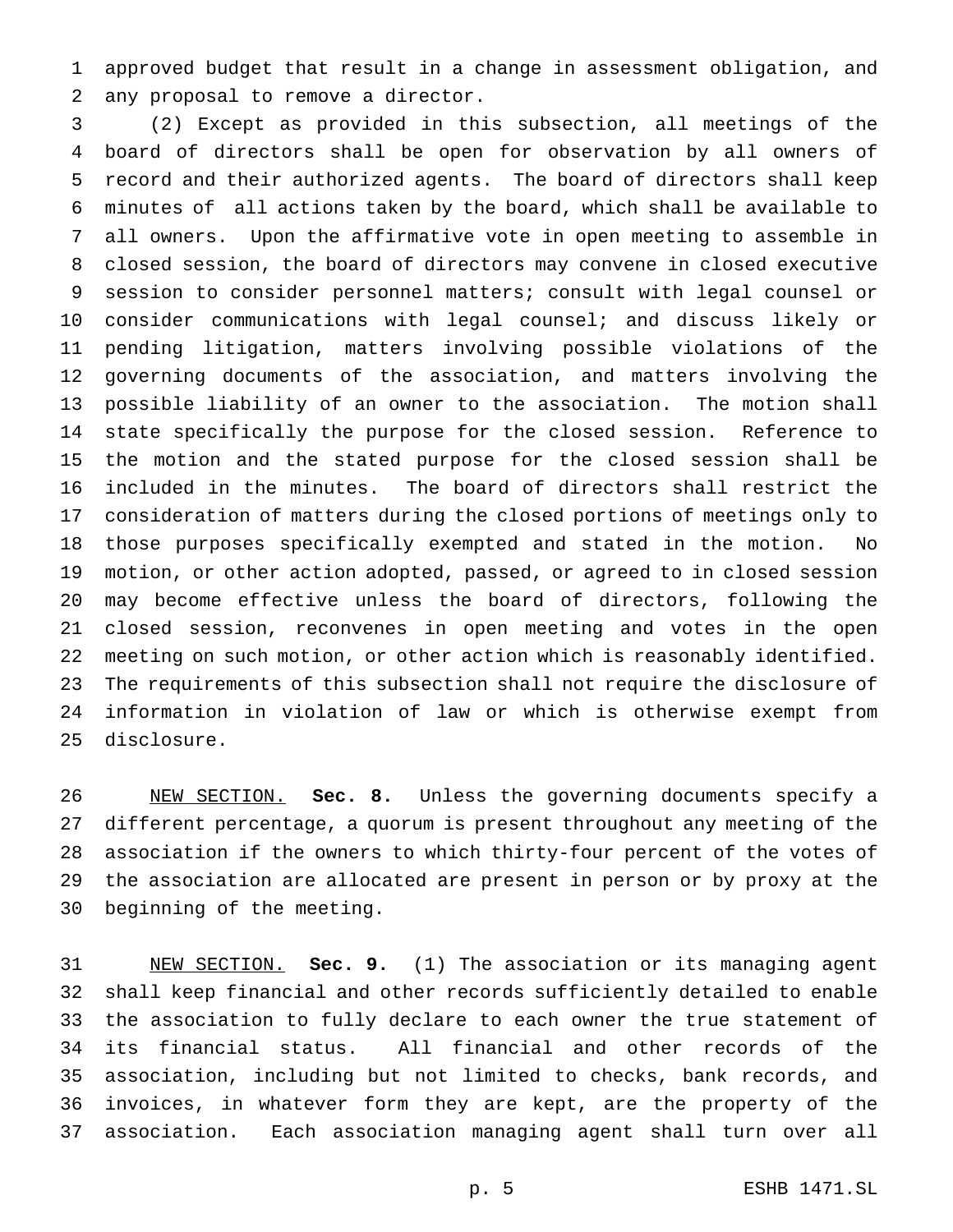original books and records to the association immediately upon termination of the management relationship with the association, or upon such other demand as is made by the board of directors. An association managing agent is entitled to keep copies of association records. All records which the managing agent has turned over to the association shall be made reasonably available for the examination and copying by the managing agent.

 (2) All records of the association, including the names and addresses of owners and other occupants of the lots, shall be available for examination by all owners, holders of mortgages on the lots, and their respective authorized agents on reasonable advance notice during normal working hours at the offices of the association or its managing agent. The association shall not release the unlisted telephone number of any owner. The association may impose and collect a reasonable charge for copies and any reasonable costs incurred by the association in providing access to records.

 (3) At least annually, the association shall prepare, or cause to be prepared, a financial statement of the association. The financial statements of associations with annual assessments of fifty thousand dollars or more shall be audited at least annually by an independent certified public accountant, but the audit may be waived if sixty-seven percent of the votes cast by owners, in person or by proxy, at a meeting of the association at which a quorum is present, vote each year to waive the audit.

 (4) The funds of the association shall be kept in accounts in the name of the association and shall not be commingled with the funds of any other association, nor with the funds of any manager of the association or any other person responsible for the custody of such funds.

 NEW SECTION. **Sec. 10.** Any violation of the provisions of this chapter entitles an aggrieved party to any remedy provided by law or in equity. The court, in an appropriate case, may award reasonable attorneys' fees to the prevailing party.

 NEW SECTION. **Sec. 11.** Sections 1 through 10 of this act constitute a new chapter in Title 64 RCW.

# ESHB 1471.SL p. 6